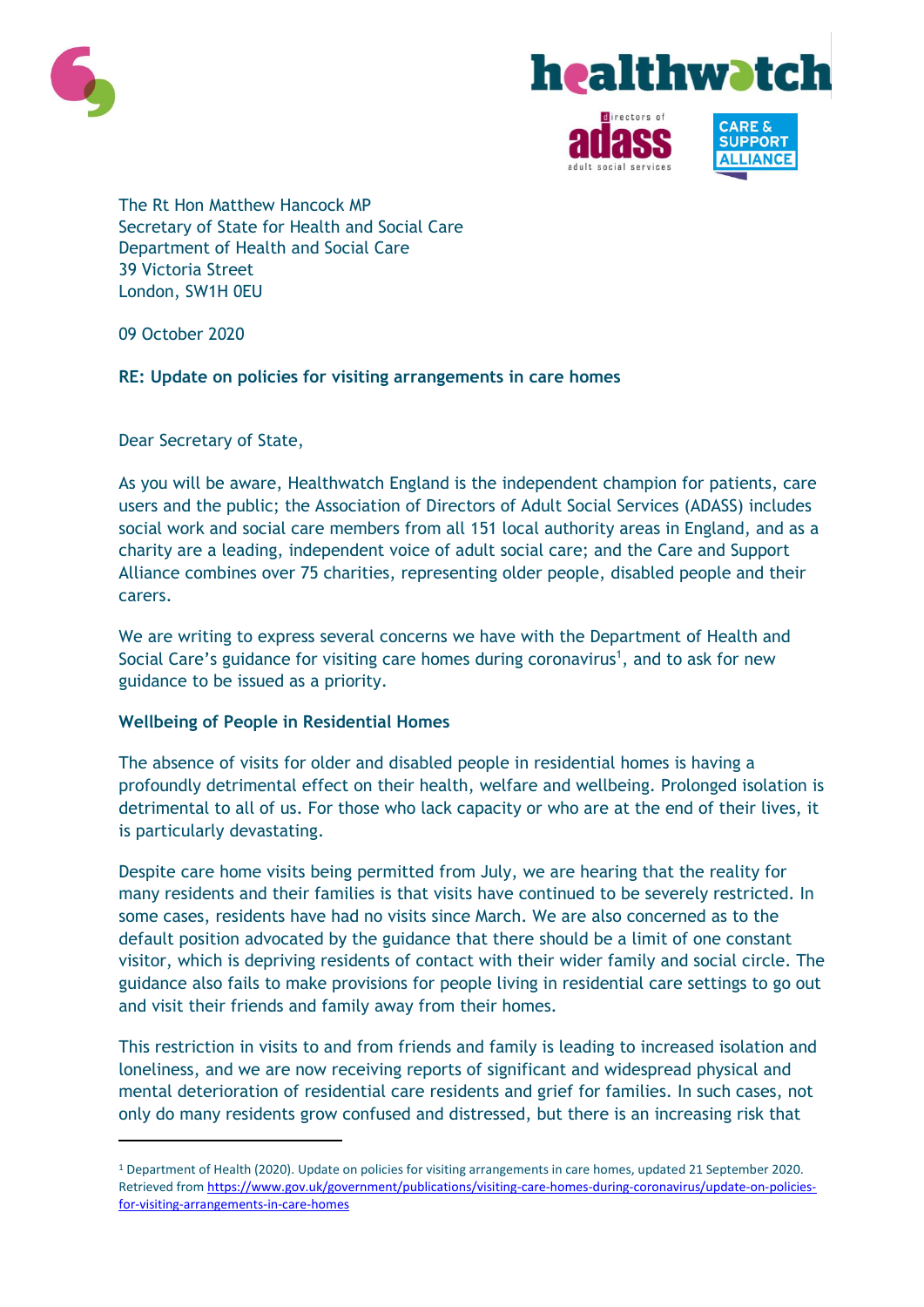





the practical and emotional issues often picked up by relatives will be missed. Indeed, homes that become, in effect, closed institutions are very high risk for abuse and neglect. Even the best run that risk if there is a sudden drop in staffing. Family and other close visitors are among the best advocates on behalf of their loved ones.

The recently published Adult Social Care Winter Plan rightly states that people's needs should be considered regarding the allowance of visits. Ensuring that this point is at the heart of updated visiting guidance would be a vitally important step for the physical and mental wellbeing of residential care residents and would provide greater clarity to providers in developing visiting plans.

## **Deprivation of Liberties and Human Rights**

Human rights are complex. On the one hand, there are those who want, more than anything else, to be protected from a virus that is highly dangerous to people with underlying health conditions. On the other, there are many, particularly those who may be in the last years of their lives, who do not feel their lives are worth living without contact with the people they love.

For most, there is probably a decision to be made about a balance of risks to themselves and to others. Those who are able to do so have a right to choose what risks they are willing to take for the benefit of seeing their family. Obviously, the accommodation of such choices has to have regard to the protection of others from harm. Those unable to make decisions for themselves are entitled to have choices made which are in their best interests and looked at holistically, not just with regard to protection from infection. However, a lack of clarity in the current guidance regarding involving residents and their families in decision-making around visits has led to many visiting policies which remove the rights of people to make decisions on their own lives. Taking away the rights of people to make their own choices or take part in conversations around joint decision-making runs contrary to Article 8 of the Human Rights Act 1998 and Section 4 of the Mental Capacity Act 2005. There may also be a further breach to Article 8 and an unlawful deprivation of liberties if all visits moving forward are to be supervised, as stated in the Adult Social Care Winter Plan.

Although it is permissible to restrict human rights in certain situations, actions must be proportionate and in accordance with law. Restricting the right to a family and private life in order to protect the right to life of others should only be done where providers have found no practicable alternative after considering all other options available to them, and residents and their families have been involved in the decision-making.

## **Provider Support**

The current guidance states that all visiting decisions are ultimately operational and for the provider to make. A certain level of variance in policies is therefore to be expected. However, with recommendations made both centrally through the Department's guidance and locally through Directors of Public Health, we have had reports of a lack of consistency and clarity for both providers, residents, and their families.